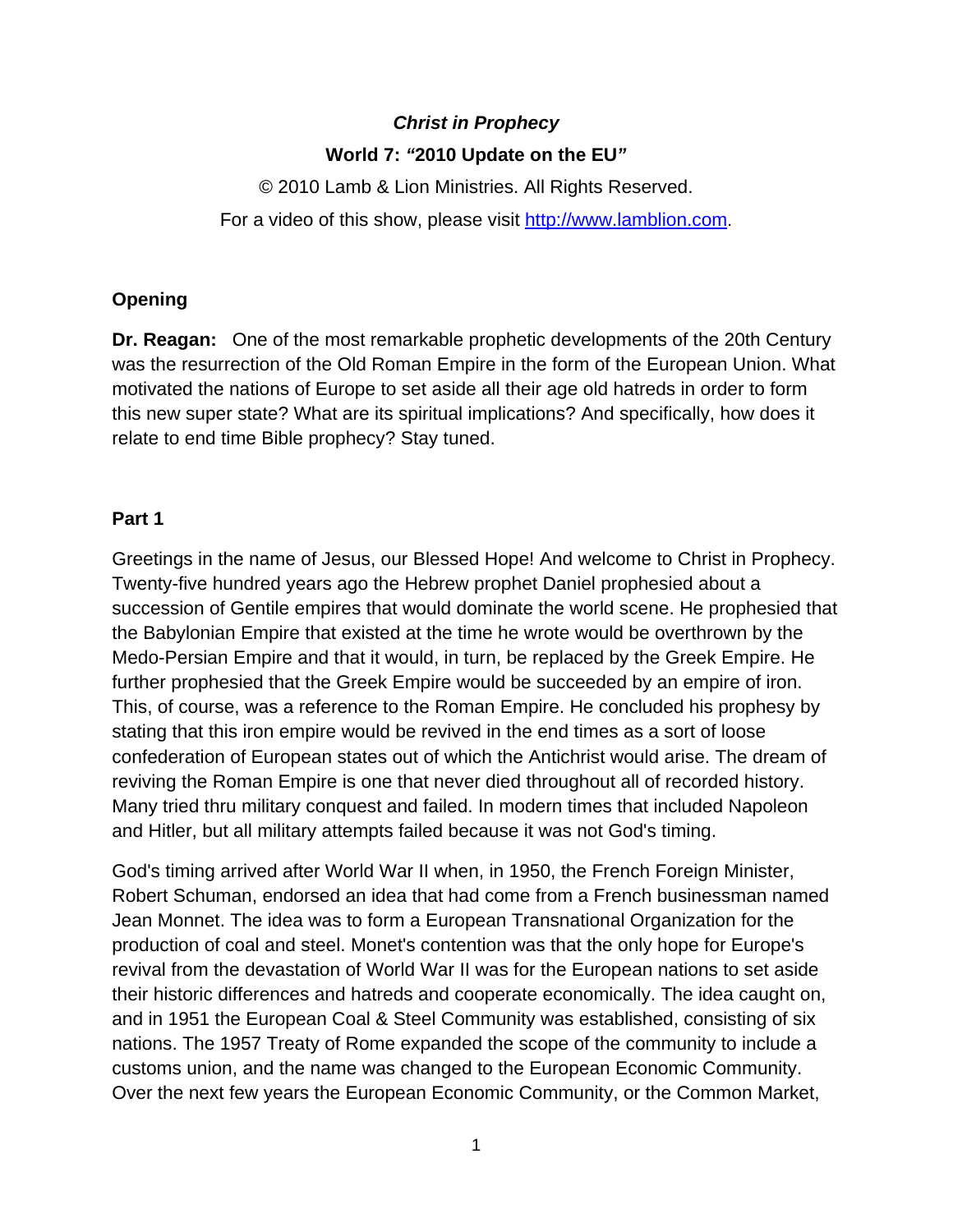as it came to be called, expanded to 11 nations by 1986. Before long the decision was made to begin a process of political confederation to coincide with and to strengthen the economic integration that had already occurred. The result was the Maastricht Treaty in 1992 which produced the European Union in 1993. At this point it could truly be said that the old Roman Empire was in the process of being resurrected from the dead.

#### **Part 2**

Welcome back to Christ in Prophecy. We were in the midst of a survey of how Daniel's ancient prophecy about the revival of the Roman Empire in the end times actually took place in the 20th Century. In 2004 an attempt was made to create a stronger political union thru the adoption of a Constitution. That attempt failed in 2005 when the French and Dutch voted down the Constitution in popular referendums. The decision was then made to implement the Constitution in a different way, thru the treaty process which would require only the approval of the national parliaments of the member nations. In other words, the decision was made to bypass the will of the people. Accordingly, the Constitution was incorporated into the Treaty of Lisbon of 2007. This treaty was approved in November of 2009 and went into effect on December 1st of 2009. Now there were 4 major purposes of the treaty: The first was to provide the organization with its own legal personality, second to make it more efficient in its decision making, third to make it more democratic in its operation, and fourth to increase its external coherence. All of these goals were achieved with the ratification of the treaty.

First, the organization was made more democratic by increasing the power of the 751 member Parliament as a co-decision maker with the previously all-powerful Council composed only of state-appointed representatives. Second, the organization was made more efficient by changing its voting from a requirement of unanimity to qualified majorities. Third, the organization was made more democratic by making it possible for citizens to propose initiatives based on one million signatures. And fourth, the treaty incorporated the European Charter of Rights, making it the law of all the member nations. And finally, and perhaps most important of all, the treaty provided for the creation of two new offices that would provide more external coherence in the relations of the Union to other nations. One of these was a Foreign Affairs Minister. The other was a President of the Union. And in my opinion, the creation of this office of President could well prove to be the most important of all the changes since it provides the Union for the first time with a chief executive officer. To the surprise of many, the Council immediately elected what the European press called two "nobodies" to serve in these important new roles. The Prime Minister of Belgium, Herman van Rompuy was selected as President, and Baroness Catherine Ashton of Great Britain, a Labor Party political hack, was selected to serve as Foreign Minister. The speculation was that the Council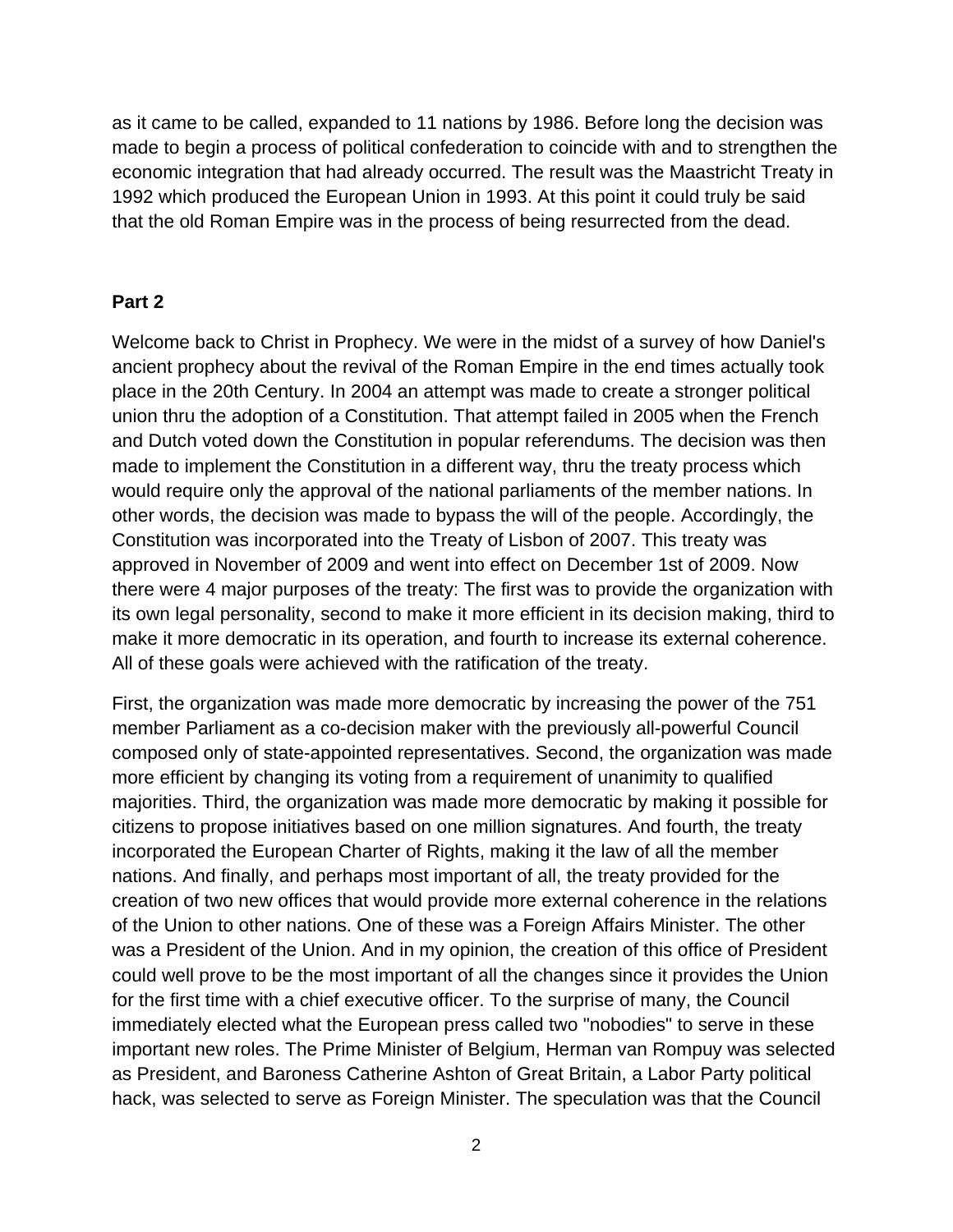decided it did not want any high-profile leaders like say Tony Blair who might steal the light from the organization and who might use the opportunity to greatly expand the powers of the offices. President van Rompuy has such an undistinguished record that his own sister issued a political cartoon depicting him as a circus clown! But, my friends, the European Union itself is no laughing matter. It has quickly emerged as a new world super-power.

As I stated earlier, the European Union has grown rapidly in recent years. It is now composed of 27 member states, stretching from Scandinavia in the north to Greece in the south, and from Portugal on the west to Bulgaria and Romania on the east. Here are some comparisons with the United States: The population of our nation is 300 million. The population of the European Union is 500 million. Our gross domestic product is 14.4 trillion dollars. The European Union's is 16.5 trillion. The European Union outstrips us in both exports and imports, and they have a much better trade balance than we do. Our share of world trade is 16%, theirs is 18%. Let's take a moment now to review the institutions of the Union. The Union has developed all the institutions required for a super-power except one, and that is a European Army.

The headquarters of the Union is in Brussels, Belgium. This is where the Council meets. The European Commission is also in Brussels. This is the civil service wing of the European Union, made up of all the bureaus and agencies that implement the laws of the Union. The Parliament is located in Strasbourg, France. As you can see, its entrance is shaped to resemble the tower of Babel. It is composed of 751 elected representatives who are seated according to political philosophy and not by the nations they come from. The Union's Court is located in Luxembourg, and has the power to overrule all the supreme courts of the member nations. The Central Bank is located in Frankfurt, Germany. And as I mentioned earlier, it has issued a central currency called the Euro. And now, since the Union has adopted a Constitution and has created the positions of Foreign Minister and President, the only thing lacking is a military force. And that is in the making. The goal is to get rid of NATO, which our nation dominates, and replace it with a European military force. The nucleus of such a force has already been established. A military staff has been assembled, with a commander-in-chief, and it currently has at its disposal 1,000 front line troops stationed in Strasbourg, France, with 60,000 troops pledged for rapid deployment. There can be no doubt about it folks the European Union is poised to become the world super-power of the end times, all in fulfillment of Bible prophecy.

For hundreds of years Bible prophecy scholars have maintained that Nebuchadnezzar's vision in Daniel 2 points to a revival of the Roman Empire in the end times. I believe we are witnessing the fulfillment of that prophecy today in a miracle second only to the reestablishment of the nation of Israel. Because the European Union is determined to replace national identities with a common European identity, I expect that sometime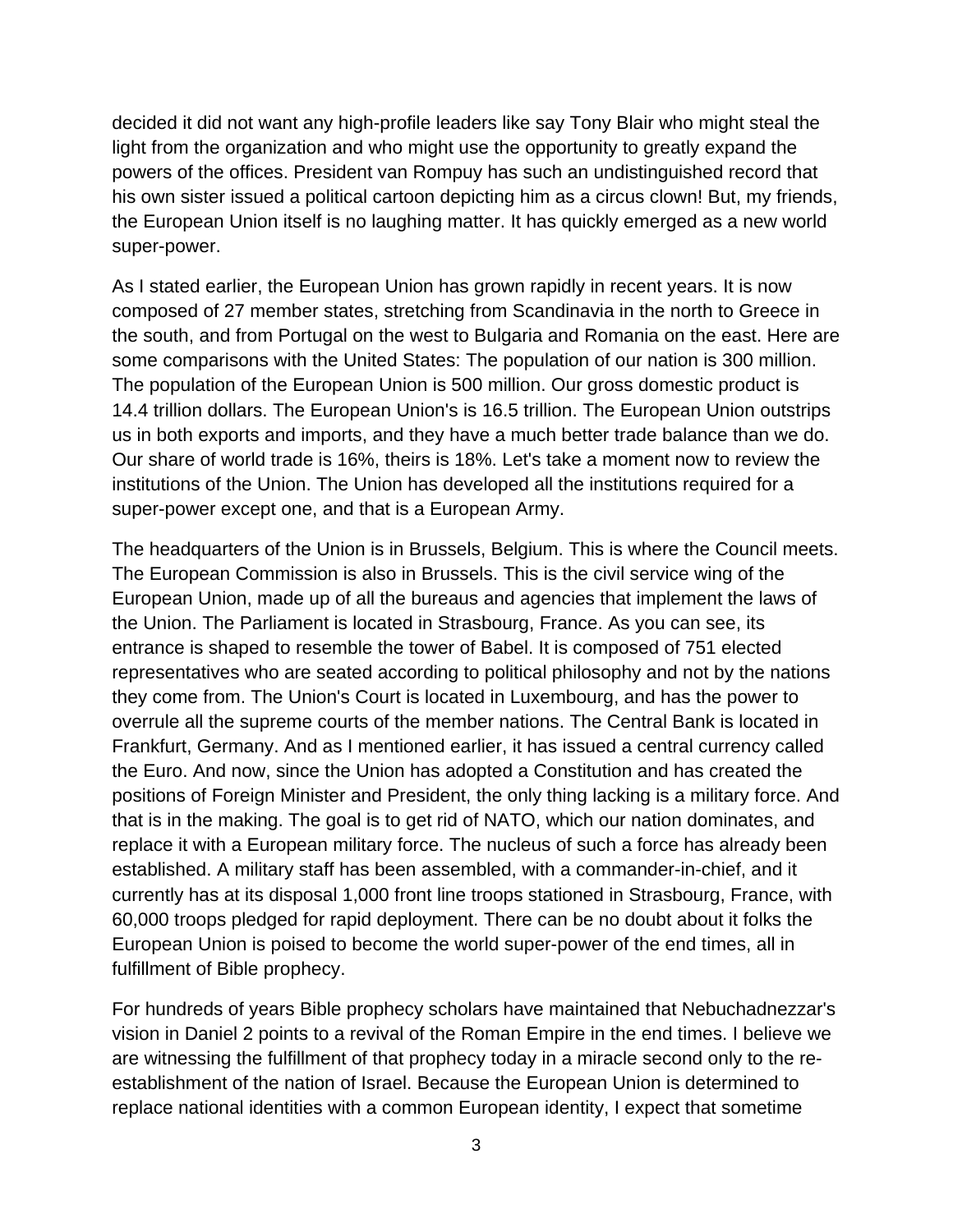soon the Union will be divided into ten administrative units, cutting across national boundaries, with a chief administrative officer for each unit.

In summary, I believe the stage has been set for the rise of the Antichrist from the ashes of the Old Roman Empire. In that regard, I think it is interesting that despite these marvelous prophetic developments, there are those today who are dismissing their significance because they are arguing that the Antichrist is going to rise instead from a reconstructed Ottoman Empire and that he will be a Muslim. They have even created a website called "The Beast from the East." So, what about it? Have prophetic scholars been wrong for hundreds of years? Is the revival of the Roman Empire an accident of history or a true fulfillment of Bible prophecy? And will the Antichrist be a Muslim instead of a person of Roman descent?

There are differences of opinion among those who believe the Antichrist will be a Muslim, but let me share with you briefly some of the major points they do agree on. First, they argue that the iron legs of the statue in Nebuchadnezzar's vision refer to the Ottoman Empire, not to the Roman Empire. Second, they argue that the feet of iron mixed with clay represent an end time revival of the Ottoman Empire, and not the Roman Empire. Next, they argue that Daniel 9:26 has historically been misinterpreted to refer to the Romans. This is the verse that says the Antichrist will come from the people who destroy the Temple. Since the Temple was destroyed by the Romans in 70 AD, prophetic scholars have always concluded that the Antichrist would arise out of a revival of the Roman Empire. But no, no the Muslim Antichrist advocates argue that the Roman troops were made up of people from the Middle East, and therefore Jerusalem was destroyed by Middle Eastern people and not by the Romans. Therefore, the Antichrist will come from the Middle East and not from Europe. Their fourth point is that the Antichrist will be the Muslim Mahdi or Messiah who will unite the Muslim world. They usually argue that this Muslim Antichrist will be of Assyrian descent since "the Assyrian" often appears in Scripture as a type of the Antichrist. And they argue that the kingdom of the Antichrist will be a regional one in the Middle East and not a worldwide kingdom. Finally, they argue that the battle of Gog and Magog in Ezekiel 38 & 39 will take place at the end of the Tribulation and will result in the defeat of the Muslim Antichrist. In other words, they argue that the battle of Gog and Magog is the same as the battle of Armageddon.

Now I would like to quickly respond to each of these ideas: To argue that the legs of Nebuchadnezzar's statue represent the Ottoman Empire destroys the natural flow of the succession of empires in history. The head of Nebuchadnezzar's statue represented the Babylonian Empire. The chest represented the Medo-Persian Empire that overthrew Babylon. The thighs represented the Greek Empire of Alexander that conquered the Medes and the Persians. The Roman Empire is the one that followed the Greek Empire of Alexander, not the Ottoman Empire which came a thousand years later. Furthermore,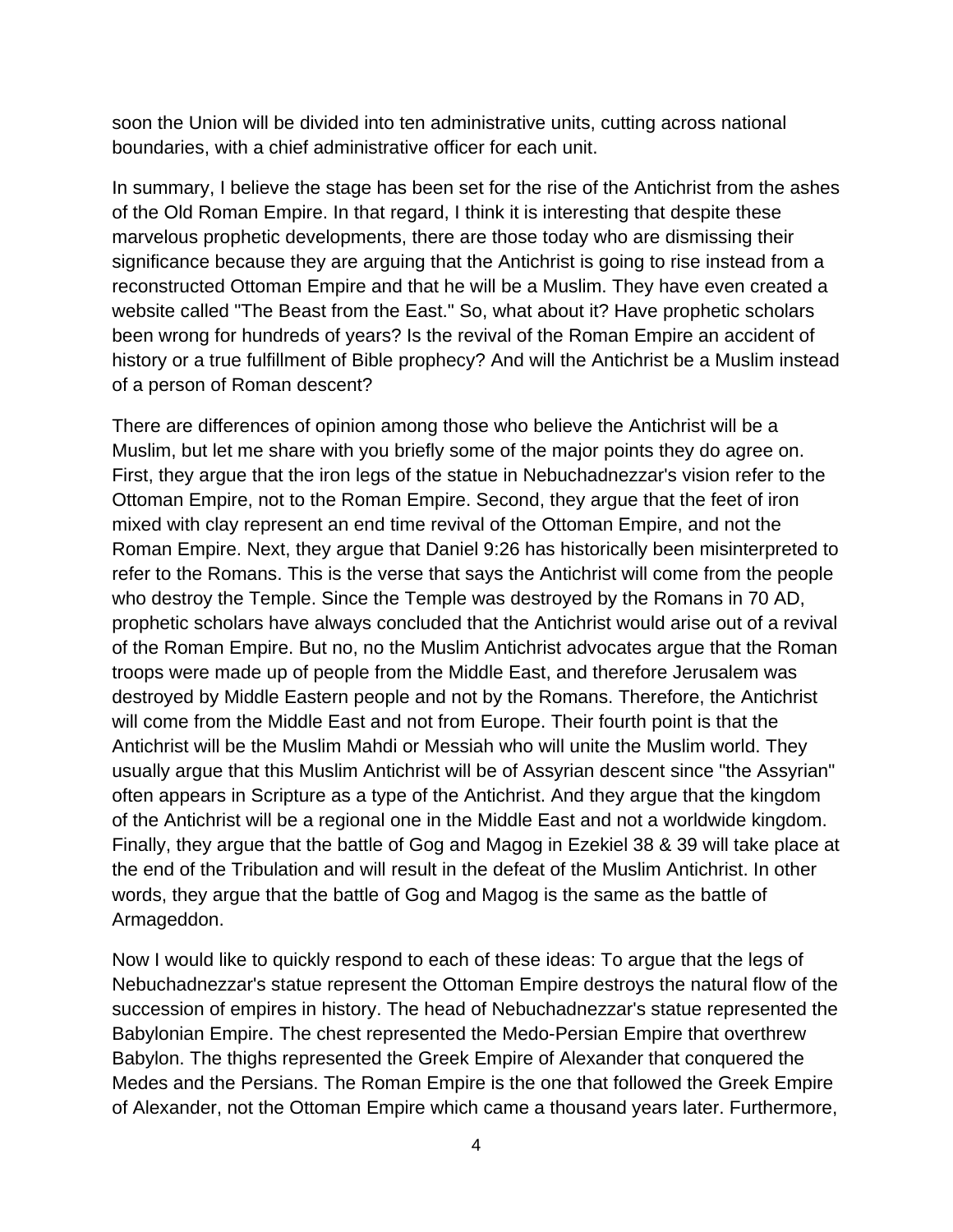there is symbolism in the two legs since the Roman Empire divided into Eastern and Western spheres. This symbolism has no relevance at all to the Ottoman Empire. And to argue that the feet of iron mixed with clay points to a revival of the Ottoman Empire depreciates the significance of the miraculous revival of the Roman Empire that is currently taking place in fulfillment of a prophetic interpretation has been a cornerstone of end time prophecy for hundreds of years.

You know it reminds me of the warning of the Apostle Peter in 2 Peter 1:20 where he says, "to beware of private, personal interpretations of prophecy." Regarding Daniel 9:26, no one could serve in the Roman Army except Roman citizens. It makes no matter what their ethnicity may have been. They were Roman soldiers under the command of Roman generals who were operating under orders from the Roman Senate. The troops could have been African pygmies or Australian aborigines, but it was still Rome that destroyed Jerusalem in 70 AD. And with regard to the Muslim Mahdi being the Antichrist, the concept of a Mahdi is primarily characteristic of Shiite eschatology. The concept is not even found in Sunni versions of the Hadith. The Sunnis are not looking for a Mahdi. They are looking instead for the appearance of the Antichrist whom they call the Dajjal. Keep in mind also that the Shiites constitute only 10% of the Muslim world. When you consider the extreme animosity that exists between Shiites and Sunnis, it is hard to even imagine a Shiite leader who could unite the Muslim world.

And regarding the Assyrian descent of the Antichrist, there are many other symbols of the Antichrist that are presented in the Bible, the Assyrian being only one of them. Other symbolic types of the Antichrist include the Pharaoh of Egypt, the King of Babylon, the King of Tyre, King Saul, Absalom, and King Herod. But the archetype of the Antichrist is Antiochus Epiphanes in the book of Daniel, and Antiochus was of Greek heritage.

The concept that the kingdom of the Antichrist will be a regional one in the Middle East is, to me, a bizarre idea, akin to arguing that the worldwide deluge of Noah's time was really only a regional flood. Revelation 13:7 says the Antichrist will be given authority over, "every tribe and people and tongue and nation." The Muslim Antichrist advocates argue that this verse is hyperbole and really doesn't mean what it says. My response is to ask, "What else would God have to say to convince us that He is talking about the whole world?"

And with regard to the battle of Gog and Magog in Ezekiel 38 and 39, it does not fit the description of the Battle of Armageddon at the end of the Tribulation. The Tribulation does end with an invasion of the Middle East led by the Antichrist, but his armies sweep thru the Middle East to Egypt and then return to the Valley of Armageddon where they meet their fate. And that fate is a supernatural destruction by Jesus when He returns to the Mount of Olives. Jesus simply speaks, and they are destroyed instantly. Their tongues and eyes melt in their mouths, and their skin falls from their bodies. In the Gog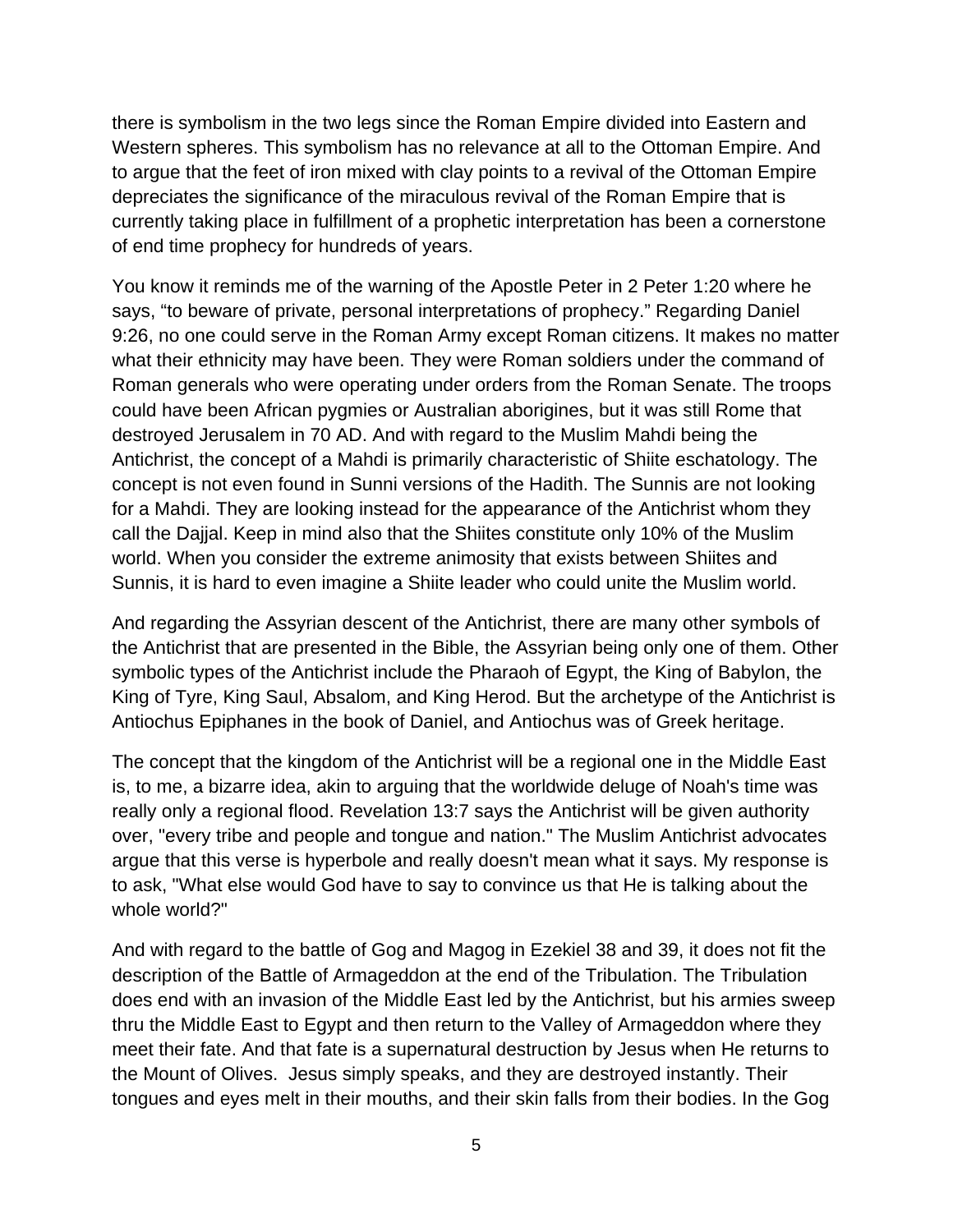and Magog War of Ezekiel 38 & 39, there is no mention of the Antichrist. The war consists of an invasion of Israel, and Israel only, and the invading armies are destroyed by earthquakes, and hailstones, and brimstone, and pestilence, and confusion. And they are destroyed on the mountains of Israel, and not in its valleys.

Let me conclude this review of the Muslim Antichrist arguments with two final observations: First, I think it is inconceivable that a Muslim Antichrist dominating the Middle East would sign a peace treaty with Israel, as Daniel 9 prophesies, instead of proceeding to annihilate the nation. Second, I cannot conceive of any Muslim leader declaring himself to be God, as the Bible say the Antichrist will do.

## **Part 3**

Let's return to the European Union for a moment to consider another important development. For many years, ever since 1999, Turkey has been a candidate member awaiting ratification. But the European Union has found one technical excuse after another for not admitting them. The real reason for this hesitancy has been the fact that, if admitted, the 72 million citizens of Turkey would have the freedom to move to any of the European Union members states and seek employment. In short, the Europeans have justifiably feared a Muslim invasion of Europe if Turkey were to be admitted. In the year 2003 a devout Muslim came to power in Turkey by the name of Recep Tayyip Edrogan. After his ascension to power, it became evident very quickly that his goal was to replace the secular government of Turkey with an Islamic one. In October of 2009 he suddenly canceled a joint military exercises with Israel that had been conducted annually, and then he rushed to sign a treaty with Syria to strengthen their military ties. He has also embraced the President of Iran as a "friend of Turkey." Considering these developments in light of the fact that Russia and Iran have recently warmed up to each other, we can see that the coalition of nations mentioned in Ezekiel 38 & 39 the coalition that will invade Israel is rapidly coming together. Russia is pictured as the leader of that coalition, and Turkey is listed as one of the key members of the coalition.

I'd like to make one final point regarding the Gog & Magog invasion described in Ezekiel 38 & 39 the invasion of Israel by Russia and certain specified Muslim allies. Many prophetic scholars believe this will be the next prophetic event in the Middle East. But I don't think so, because this invasion requires a condition that does not yet exist in the Middle East; namely, peace and security for Israel. Three times in Ezekiel 38 it says the invasion will occur at a time when Israel is at peace, "living securely, without walls." Well, folks Israel today is not secure, and it is building a 300 mile long wall right down the middle of the country to protect itself from terrorists.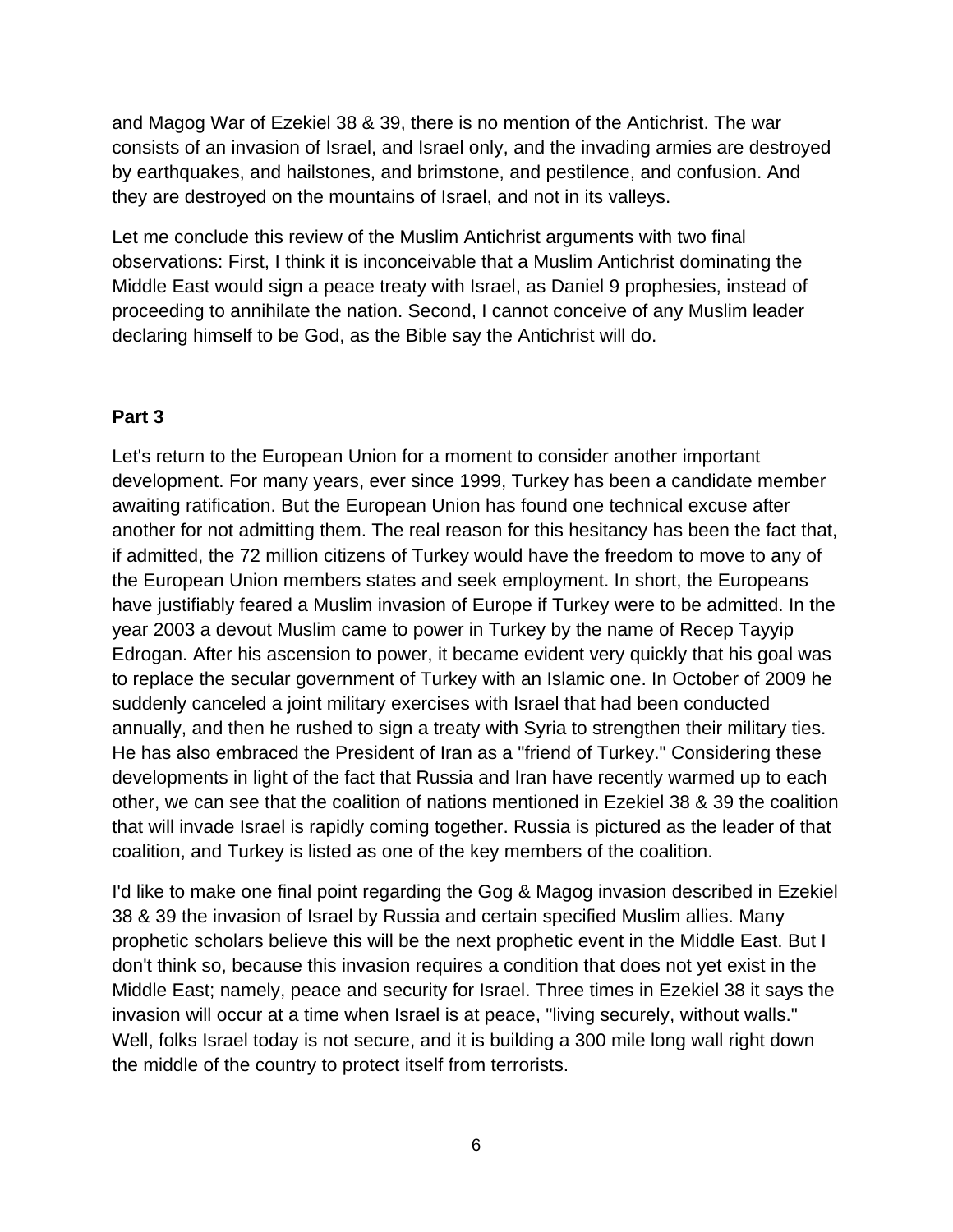I must also point out that there is another strange thing about the Ezekiel 38 & 39 invasion. Among the specified allies of Russia there is no mention of a single country in the Middle East that has a common boundary with Israel! The inner ring of Muslim states is not mentioned. These are the nations with a boundary adjacent to Israel. They include Lebanon, and Syria, Jordan, Egypt, and Gaza. The invasion is by an outer ring of Muslim nations that have no common border with Israel nations like: Turkey, and Iran, Iraq, the Sudan, Libya, and possibly Algeria and Tunisia.

I have always personally felt that there will be a war between Israel and the Arab states immediately adjacent to it, a war that would result in an overwhelming Israeli victory in accordance with Zechariah 12:6 which says: "In that day I will make the clans of Judah like a firepot among pieces of wood and a flaming torch among sheaves, so they will consume on the right hand and on the left all the surrounding peoples, while the inhabitants of Jerusalem again dwell on their own sites in Jerusalem." I believe it is this war between Israel and its adjoining Arab nations that could result in the destruction of Damascus a destruction that is prophesied in Isaiah 17 and Jeremiah 49. I have always believed this war would bring peace to Israel. But I have also believed it would motivate the Muslim world to turn to their natural ally, Russia, and call for help resulting in the invasion of Ezekiel 38 & 39.

In 2008 a man by the name of Bill Salus produced a book called, *Isralestine* in which he presented the same thesis, arguing that Psalm 83 is a description of a war between Israel and its adjoining Arab neighbors that will result in a great Israeli victory and peace for Israel. So, in other words, he sees the war described in Psalm 83 as one between Israel and its inner circle of enemies, and one that will occur before the Ezekiel 38 & 39 war between Israel and its outer circle of enemies.

Let me make one final point, considering all the end time events we have just discussed; What about the timing of the Rapture? When is it most likely to occur? Well in my opinion, the answer is simple: It will happen whenever the Lord wants it to happen! It can occur any moment before the Psalm 83 War, during it, after it, before or during the Ezekiel 38 & 39 invasion of Israel. There is not one prophetic event that has to be fulfilled before the Rapture can occur. But, there are prophetic events yet prophesied that could occur before the Rapture, just as the prophesied re-establishment of Israel has occurred before the Rapture, even though there was no requirement that it happen before the Rapture. In like manner, the prophesied re-establishment of the Roman Empire has occurred before the Rapture, although there was no requirement that it precede the Rapture. Those two events; the re-establishment of Israel and the rebirth of the Roman Empire were the two most important prophetic events of the 20th Century, and both point to the fact that we are living in the end times, that we are living on borrowed time, and that we are living in the season of the Rapture.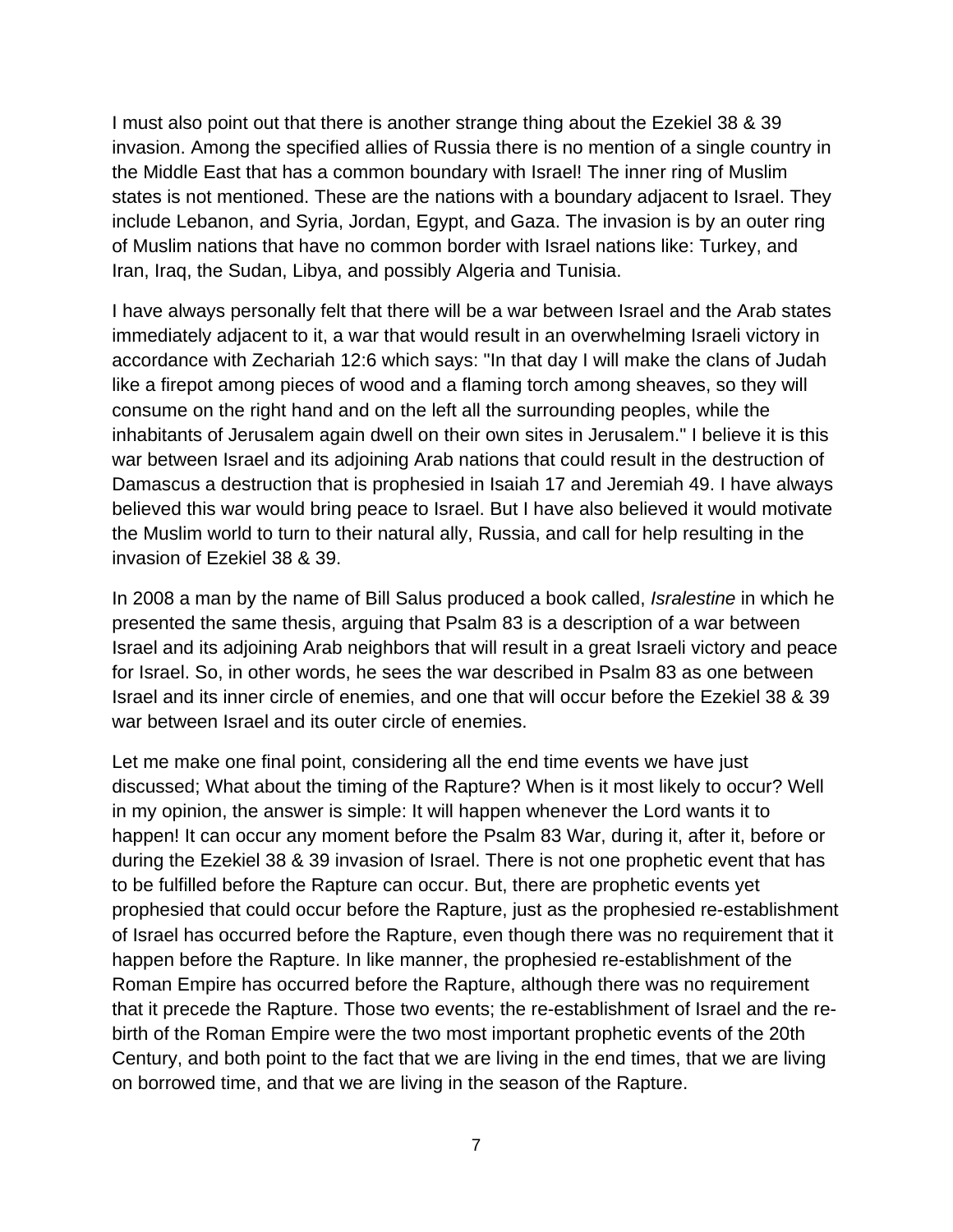### **Part 4**

As we bring this program to a close, I want to praise God for the fact that we recently aired our 400th program since we began telecasting Christ in Prophecy back in September of 2002. For twenty-one years before that time, I had a daily radio program also called Christ in Prophecy that was broadcast on about 80 stations across the country, and we developed many wonderful friends through that program.

In the late 1990's staff members and trustees began to tell me that they felt the leading of the Lord for us to switch from radio to television. I want to tell you I resisted that counsel for several years for several reasons. For one thing, I knew that television is much more expensive than radio, and I did not want to end up spending time on programs asking for money. But even more important, I was reluctant to make the switch because of a fundamental difference that exists between radio and television, a difference that does not occur to most people. What I have in mind is this: with radio, the focus is on the message; but with television the focus usually switches to the messenger, resulting in over-blown egos and all the problems associated with that kind of nonsense.

I was also reluctant to leave radio because I didn't want to part with all the wonderful friends we had made around the country who might not be able to get our television broadcast. You see, we couldn't afford to do both radio and TV, so switching to television meant giving up radio. After we made the switch, we received many letters and calls expressing disappointment. One I will never forget was a letter from a very upset fellow who said that he was grieving over the loss of our radio program. As he put it, "I feel like my dog just died." Well, I decided to take that as a compliment! So, I had to be literally dragged screaming and kicking from radio to television. But once I relented, and we started broadcasting on TV, I never regretted the decision. For one thing, the Lord has richly blessed the decision by always supplying us with the necessary funds, without our having to beg for them on our broadcast. And second, the Lord has magnified our outreach exponentially. He has opened the door for us to broadcast this program on four great national networks that have access to over 70 million homes in the United States. And through several satellites, we have access to every nation in the world, including Israel.

Now I would like to conclude this celebration of our 400<sup>th</sup> broadcast by asking all those behind the cameras and in our control room to step out here for a moment and join me. Ah, here they come. Great guys! Well folks we want to thank all of you for viewing this program. We want to thank you for your donations. We want to thank you for the words of support that you send to us constantly, you can't imagine how much they mean to us. That is our program for this week, until next week the Lord willing this is Dave Reagan